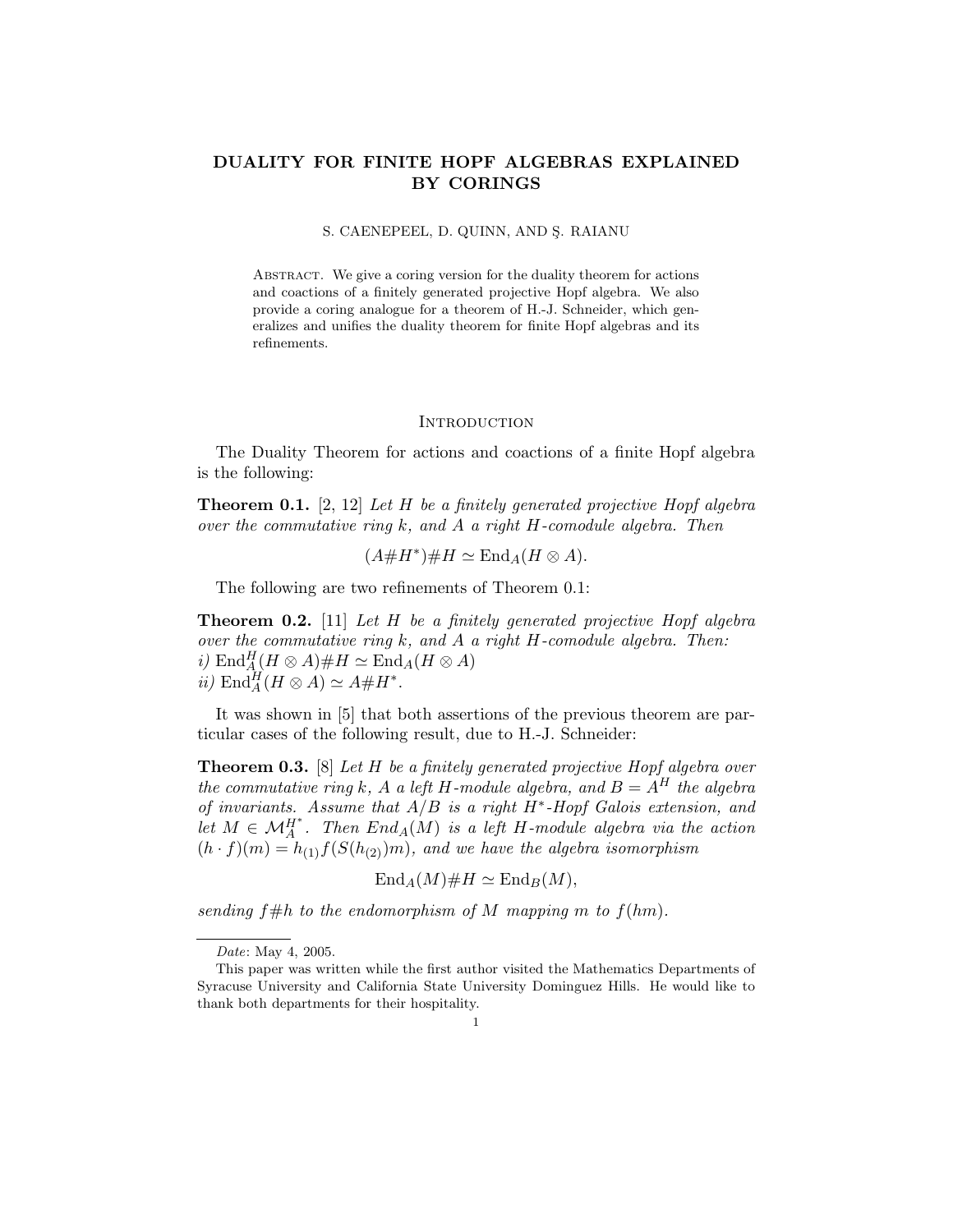Finding the point of view that makes the proof of the finite duality theorem trivial has at least two possible answers: one could be "Hopf-Galois extensions", as in [12], and the second one could be "the fundamental theorem for Hopf modules", because this result was used in [5] to prove a more general form of Schneider's theorem.

There is yet another question about the finite duality theorem that seems worth answering. There are apparently two distinct types of duality results.

The first one (like in Theorem 0.1) could be described as follows: take an algebra; let  $H^*$  act on it and take the smash product; H acts on it, so take the smash product again; get back to the algebra (actually to its endomorphism ring, which is Morita equivalent to it).

The second one is: take object; take dual; take dual again; get back to object.

By comparing the two, we see that the way to make them agree is to describe the smash product as the dual of an object. This object is a coring.

**Definition 0.4.** Let A be a ring. An A-bimodule  $\mathcal C$  is called a coring if there exist A-bimodule maps  $\Delta: \mathcal{C} \longrightarrow \mathcal{C} \otimes_A \mathcal{C}$  and  $\varepsilon: \mathcal{C} \longrightarrow A$ , such that  $\Delta$  is coassociative and  $\varepsilon$  is a counit.

Corings were introduced by Sweedler in [10], and were given a lot of attention lately, after Takeuchi remarked that many examples of (generalized) Hopf modules are in fact just comodules over some corings. For all unexplained facts about corings the reader is referred to [3].

The most basic example of a coring is a coalgebra over a commutative ring A. Another fundamental example is the canonical coring associated to the ring homomorphism  $i : B \longrightarrow A: C = A \otimes_B A, \Delta: C \longrightarrow C \otimes_A C \simeq$  $A \otimes_B A \otimes_B A$ ,  $\Delta(a \otimes b) = a \otimes 1 \otimes b$ , and  $\varepsilon : C \longrightarrow A$ ,  $\varepsilon(a \otimes b) = ab$ .

Example 0.5. Let H be a k-Hopf algebra, and A a right H-comodule algebra via  $a \mapsto a_{[0]} \otimes a_{[1]}$ . Then  $A \otimes H$  becomes an A-coring as follows: the left A-module structure is given by multiplication on the first component, and the right A module structure is given by  $(a \otimes h)b = ab_{[0]} \otimes hb_{[1]}$ . The comultiplication is  $\Delta: A \otimes H \longrightarrow (A \otimes H) \otimes_A (A \otimes H) \simeq A \otimes H \otimes H$ ,  $\Delta(a\otimes h) = a\otimes h_{(1)}\otimes h_{(2)}$ , and the counit is  $\varepsilon : A\otimes H \longrightarrow A$ ,  $\varepsilon(a\otimes h) = \varepsilon(h)a$ .

Recall that if A is a right H-comodule algebra, then the smash product  $A\#H^*$  has multiplication defined by  $(a\#h^*)(b\#g^*) = ab_{[0]}\#(h^* \stackrel{\sim}{\leftarrow} b_{[1]})g^*.$ The big smash product  $\#(H,A) = \text{Hom}_k(H,A)$  has multiplication defined by  $(f \cdot g)(h) = f(g(h_{(2)})_{[1]}h_{(1)})g(h_{(2})_{[0]}$ . If H is projective finitely generated over k, and  $h_i$  and  $h_i^*$  $\sum_{i=1}^{\infty}$  i  $i = 1...n$ , are dual bases, then  $\#(H, A) \simeq A\#H^*$  as rings, via  $f \mapsto \sum_{i=1}^n f(h_i) \# h_i^*$ \*. Note that if  $B = A^{coH}$ , then  $A/B$  is a right  $H^*$ -Hopf-Galois extension if and only if the coring  $A \otimes H$  from example 0.5 is isomorphic to the canonical coring  $A \otimes_B A$  via the map sending  $a \otimes b \in A \otimes_B A$ to  $ab_{[0]}\otimes b_{[1]}\in A\otimes H$ .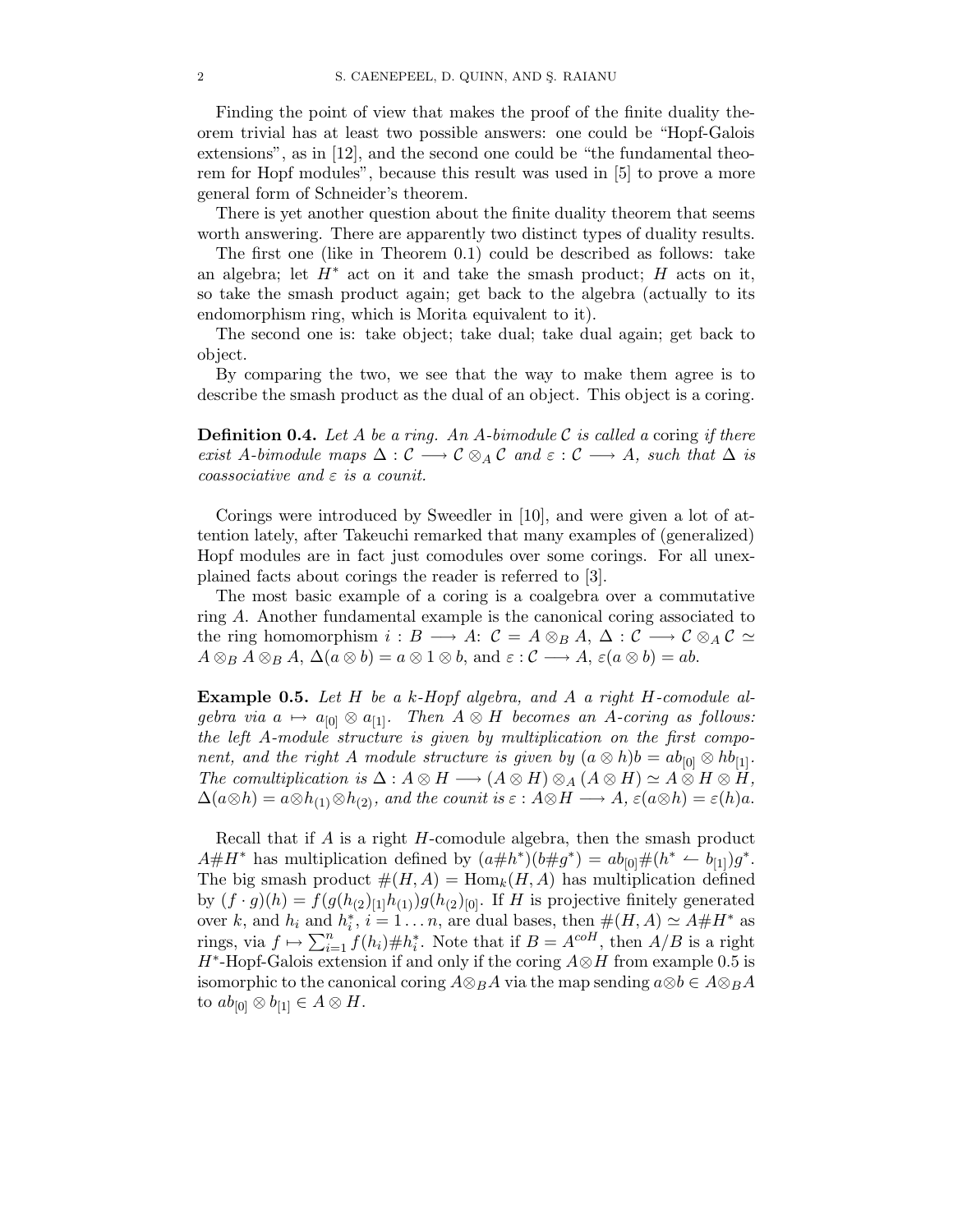## 1. Duality for corings

In this section we prove a duality theorem for finitely generated projective corings, and show that it extends the duality theorem for finite Hopf algebras.

Let C be an A-coring. Then the left dual of C, denoted by  ${}^*\mathcal{C}$ , is by definition

$$
^*\mathcal{C} = {}_A \text{Hom}(\mathcal{C}, A),
$$

with multiplication given by

$$
(\phi * \psi)(c) = \psi(c_{(1)}\phi(c_{(2)})).
$$

Then A becomes a subring of  ${}^*\mathcal{C}$  via

$$
i:A\longrightarrow {}^*\mathcal{C},\ \ i(a)(c)=\varepsilon(c)a.
$$

Similarly, the right dual of  $\mathcal{C}$ , denoted by  $\mathcal{C}^*$ , is by definition

$$
\mathcal{C}^* = \text{Hom}_A(\mathcal{C}, A),
$$

with multiplication given by

$$
(\phi * \psi)(c) = \phi(\psi(c_{(1)})c_{(2)}).
$$

Now A becomes a subring of  $\mathcal{C}^*$  via

$$
j: A \longrightarrow \mathcal{C}^*, \ \ j(a)(c) = a\varepsilon(c).
$$

**Theorem 1.1.** Let C be an A-coring, and assume that C is finitely generated projective as a left A-module. Then the right dual of the canonical coring associated to the ring morphism  $i : A \longrightarrow {}^{\ast}C$  is isomorphic to the (opposite) endomorphism ring  $\text{End}(A\mathcal{C})^{op}.$ 

Proof. We have the isomorphism

$$
\alpha:\ \operatorname{Hom}_{{}^*\mathcal{C}}({}^*\mathcal{C}\otimes_A{}^*\mathcal{C},{}^*\mathcal{C})\stackrel{\longrightarrow}{\longleftarrow}\operatorname{Hom}_A({}^*\mathcal{C},{}^*\mathcal{C}): \beta,
$$

defined by  $\alpha(\phi)(c^*) = \phi(c^* \otimes 1)$  and  $\beta(\psi)(c^* \otimes d^*) = \psi(c^*)d^*$ . (Note that  $\alpha$ is simply the compostion of the hom-tensor adjointness with the equivalence of  $Hom_R(R, -)$ , for  $R = \mathcal{C}$  an associative ring.) Now duality for finitely generated projective modules provides the isomorphism

$$
\gamma: \ \operatorname{Hom}_A({}^*\mathcal{C},{}^*\mathcal{C}) \stackrel{\longrightarrow}{\longleftarrow} {}_A\operatorname{Hom}(\mathcal{C},\mathcal{C}): \delta,
$$

which is defined as follows: let  $c = \sum_{i=1}^{n} f_i(c)c_i$  be the dual basis formula in C; then  $\gamma(\psi)(c) = \sum_{i=1}^n \psi(f_i)(c)c_i$ , and  $\delta(\zeta)(f)(c) = f(\zeta(c))$ . It is easy to check that  $\alpha$  is a ring isomorphism, while  $\delta$  is a ring anti-isomorphism.  $\Box$ 

Let us show now how the duality theorem for finitely generated projective Hopf algebras can be derived from Theorem 1.1. We first need a description of the smash product as a dual of a coring. Before giving this result, let us remark that a coring interpretation of Theorem 0.2 ii) also realizes the smash product as the endomorphism ring of a coring.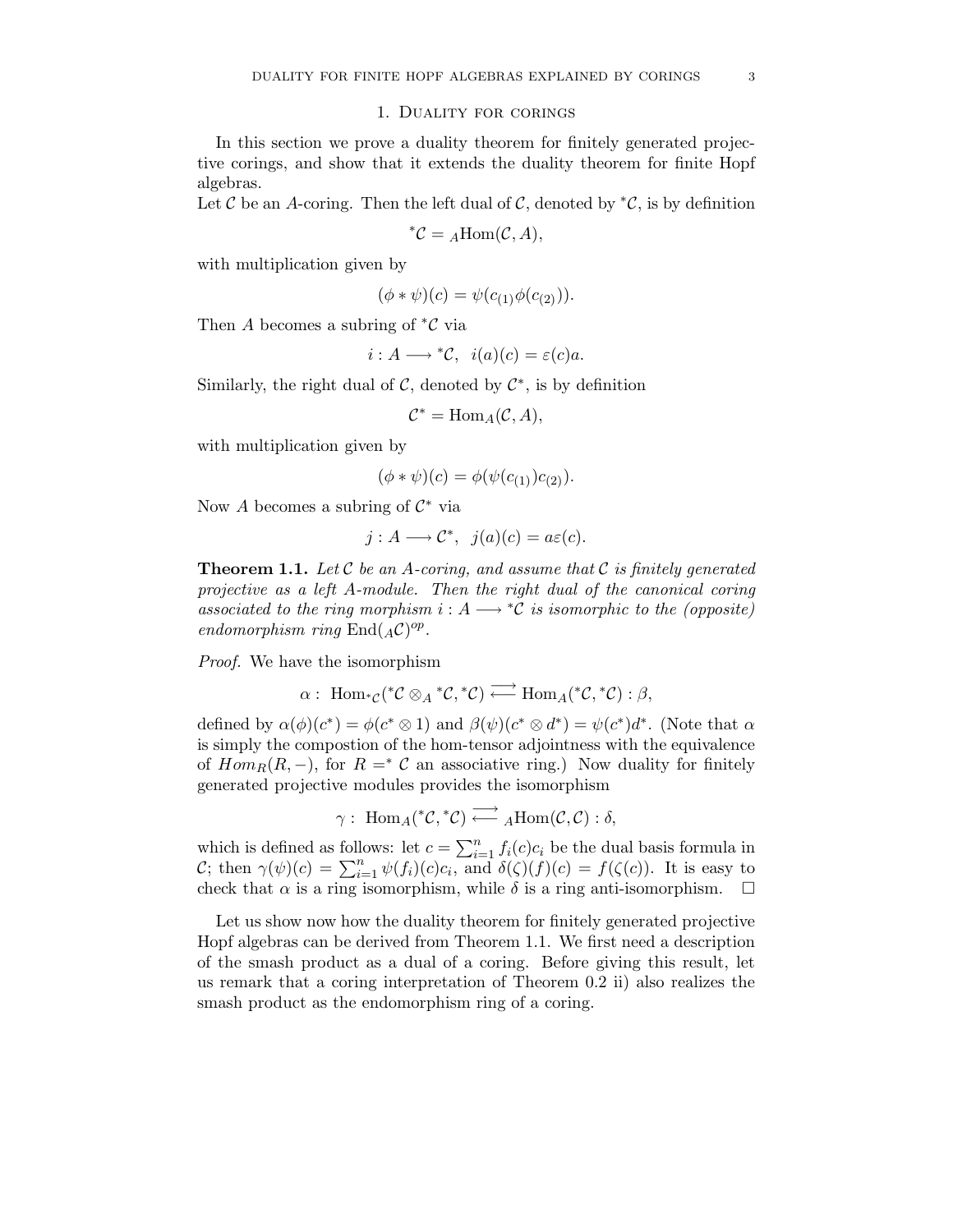**Proposition 1.2.** Let H be a finitely generated projective Hopf alegbra over the commutative ring k, and A a right H-comodule algebra. Let  $A \otimes H$  be the A-coring from example 0.5. There there are ring isomorphisms

$$
^*(A \otimes H) \simeq (A \otimes H)^* \simeq \#(H, A) \simeq A \# H^*.
$$

Proof. Define

 $\gamma : (A \otimes H)^* \stackrel{\longrightarrow}{\longleftarrow} \#(H, A) : \delta$ 

by  $\gamma(\phi)(h) = \phi(1 \otimes S^{-1}(h))$ , and  $\delta(\zeta)(a \otimes h) = \zeta(a_{[1]}S(h))a_{[0]}$ . Since it is easy to see that  $\gamma(\phi)$  is k-linear and  $\delta(\zeta)$  is right A-linear, and that they are inverse one to each other, we check that they are ring isomorphisms:

$$
(\gamma(\phi) \cdot \gamma(\psi))(h) = \gamma(\phi)(\gamma(\psi)(h_{(2)})_{[1]}h_{(1)})\gamma(\psi)(h_{(2)})_{[0]}
$$
  
\n
$$
= \phi(1 \otimes S^{-1}(\psi(1 \otimes S^{-1}(h_{(2)})_{[1]}h_{(1)})\psi(1 \otimes S^{-1}(h_{(2)})_{[0]}
$$
  
\n
$$
= \phi(\psi(1 \otimes S^{-1}(h_{(2)}) \otimes S^{-1}(h_{(1)})
$$
  
\n
$$
= \phi(\psi(1 \otimes S^{-1}(h_{(2)})(1 \otimes S^{-1}(h_{(1)})))
$$
  
\n
$$
= \gamma(\phi * \psi)(h).
$$

This completes the proof for the middle isomorphism. Now define

$$
\gamma':^*(A \otimes H) \xrightarrow{\longrightarrow} \#(H, A) : \delta'
$$

by  $\gamma'(\phi)(h) = \phi(1 \otimes h)$ , and  $\delta'(\zeta)(a \otimes h) = a\zeta(h)$ . It is clear that  $\gamma'(\phi)$ is k-linear and  $\delta'(\zeta)$  is left A-linear, and that they are inverse one to each other, so we check that they are ring isomorphisms. A short computation shows that  $\gamma'$  establishes a ring isomorphism \* $(A \otimes H) \simeq \#(H^{op}, A^{op})^{op} \simeq$  $(A^{op} \# H^{*cop})^{op}$ . Finally,

$$
A \# H^* \simeq (A^{op} \# H^{*cop})^{op}, \ \ a \# h^* \mapsto h_{(1)}^*(S^{-1}(a_{[1]})) a_{[0]} \# h_{(2)}^* S^{-1}
$$

as rings, and the proof is complete.  $\Box$ 

Corollary 1.3. Let H be a finitely generated projective Hopf algebra over k, and A a right H-comodule algebra. Then  $(A \# H^*) \# H \simeq \text{End}(A \# H^*_{A})$ as rings.

Proof. We have the following diagram of isomorphisms:



where C is the A-coring  $A \otimes H$  from Example 0.5, and the diagonal map is the composition of the two vertical maps and the horizontal one. By Proposition 1.2, the lower corner of the diagram is just  $(A \# H^*) \# H$ . Also

$$
\Box
$$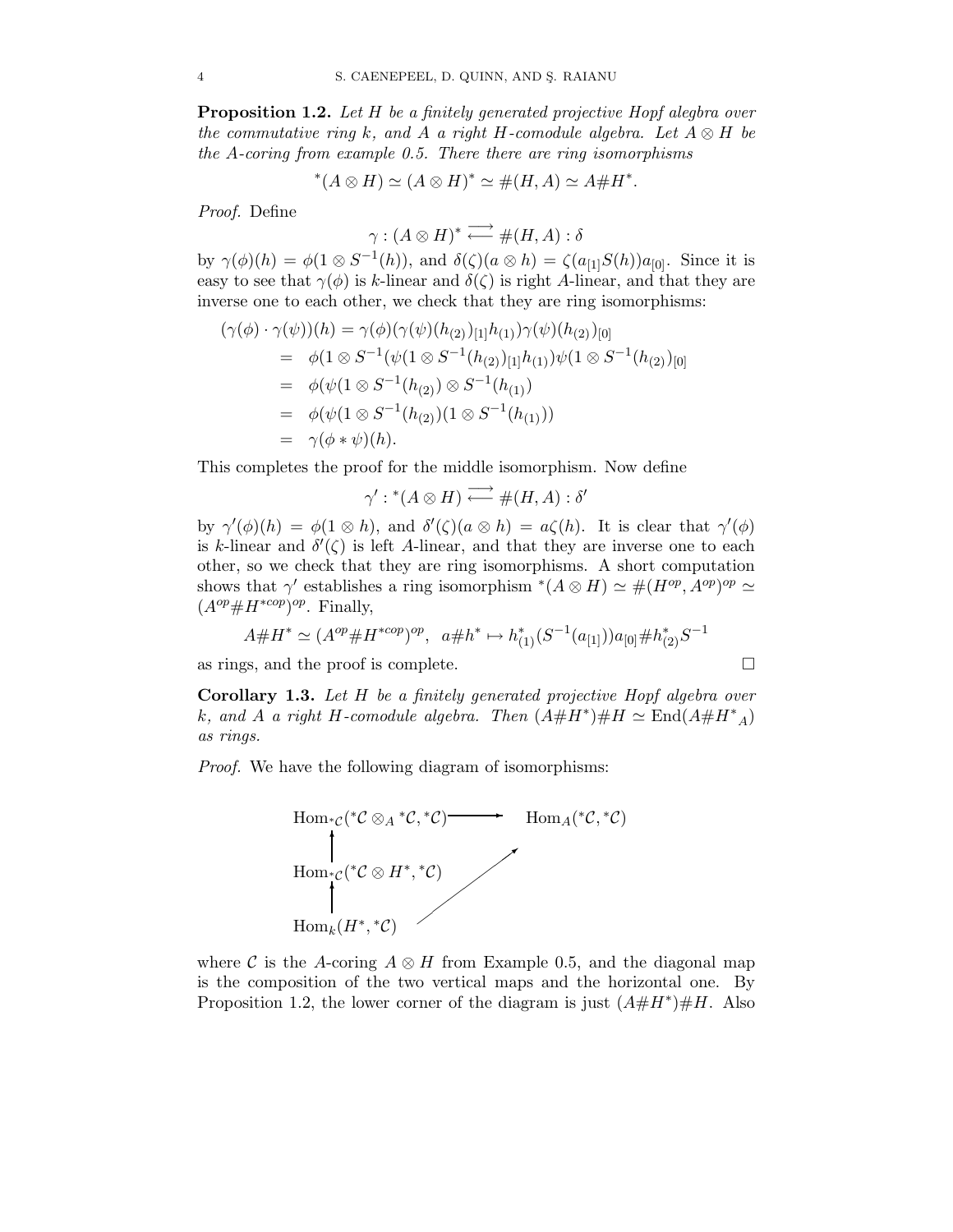by Proposition 1.2,  ${}^*\mathcal{C}$  is a right  $H^*$ -comodule algebra. Let us denote this structure by  $c^* \mapsto c_{[0]}^* \otimes c_{[1]}^*$ . The horizontal isomorphism is the one from the first part of the proof of Theorem 1.1, the lower vertical one assigns to  $f \in \text{Hom}_k(H^*,{}^*\mathcal{C})$  the map sending  $c^* \otimes h^*$  to  $f(c_{[1]}^*h^*S)c_{[0]}^*$  (like  $\zeta$  from Proposition 1.2). The upper vertical isomorphism is induced by the map

can : 
$$
^*C \otimes_A {}^*C \longrightarrow {}^*C \otimes H^*, c^* \otimes d^* \mapsto c^*d_{[0]}^* \otimes d_{[1]}^*.
$$

Thus the diagonal map in the above diagram provides the isomorphism in the statement. In order to make sure that this is exactly the isomorphism from the duality theorem for finite Hopf algebras, we only need to show that it assigns to f the map sending  $c^*$  to  $f(c_{[1]}^*)c_{[0]}^*$ , which checks immediately.  $\Box$ 

In view of the preceding Corollary, we get yet another possible point of view that trivializes the duality theorem for finite Hopf algebras: behind it we find just duality for finitely generated projective modules.

We also have an explanation for getting the bigger endomorphism ring of A, rather than A itself after taking the dual for the second time. Once we take the dual of a coring, we get a ring, so to get another coring that will enable us to take the second dual we need another construction, namely passing to the canonical coring.

### 2. A coring version of Schneider's isomorphism

Recall that if  $(C, x)$  is an A-coring with fixed grouplike element x, and  $B = A^{coC} = \{a \in A \mid \Delta(a) = a \otimes x\}$ , then  $(C, x)$  is a Galois coring if the canonical coring morphism can :  $A \otimes_B A \longrightarrow C$ , can $(a \otimes b) = axb$  is an isomorphism. We have the following coring version of Theorem 0.3:

**Theorem 2.1.** Let  $(C, x)$  be a Galois coring,  $M \in \mathcal{M}^{\mathcal{C}}$ , and  $N \in \mathcal{M}_A$ . Then

$$
\operatorname{Hom}_A(M \otimes_A \mathcal{C}, N) \simeq \operatorname{Hom}_B(M, N).
$$

Proof.

$$
\text{Hom}_{A}(M \otimes_{A} C, N) \simeq \text{Hom}_{A}(M \otimes_{A} A \otimes_{B} A, N)
$$
\n
$$
\simeq \text{Hom}_{A}(M \otimes_{B} A, N)
$$
\n
$$
\simeq \text{Hom}_{B}(M, \text{Hom}_{A}(A, N))
$$
\n(by the adjunction property of the tensor product)

\n
$$
\simeq \text{Hom}_{B}(M, N).
$$

Theorem 0.3 follows now immediately from Theorem 2.1: under the hypotheses of Theorem 0.3 (with H replaced by  $H^*$ ), take  $\mathcal{C} = A \otimes H$  as

 $\Box$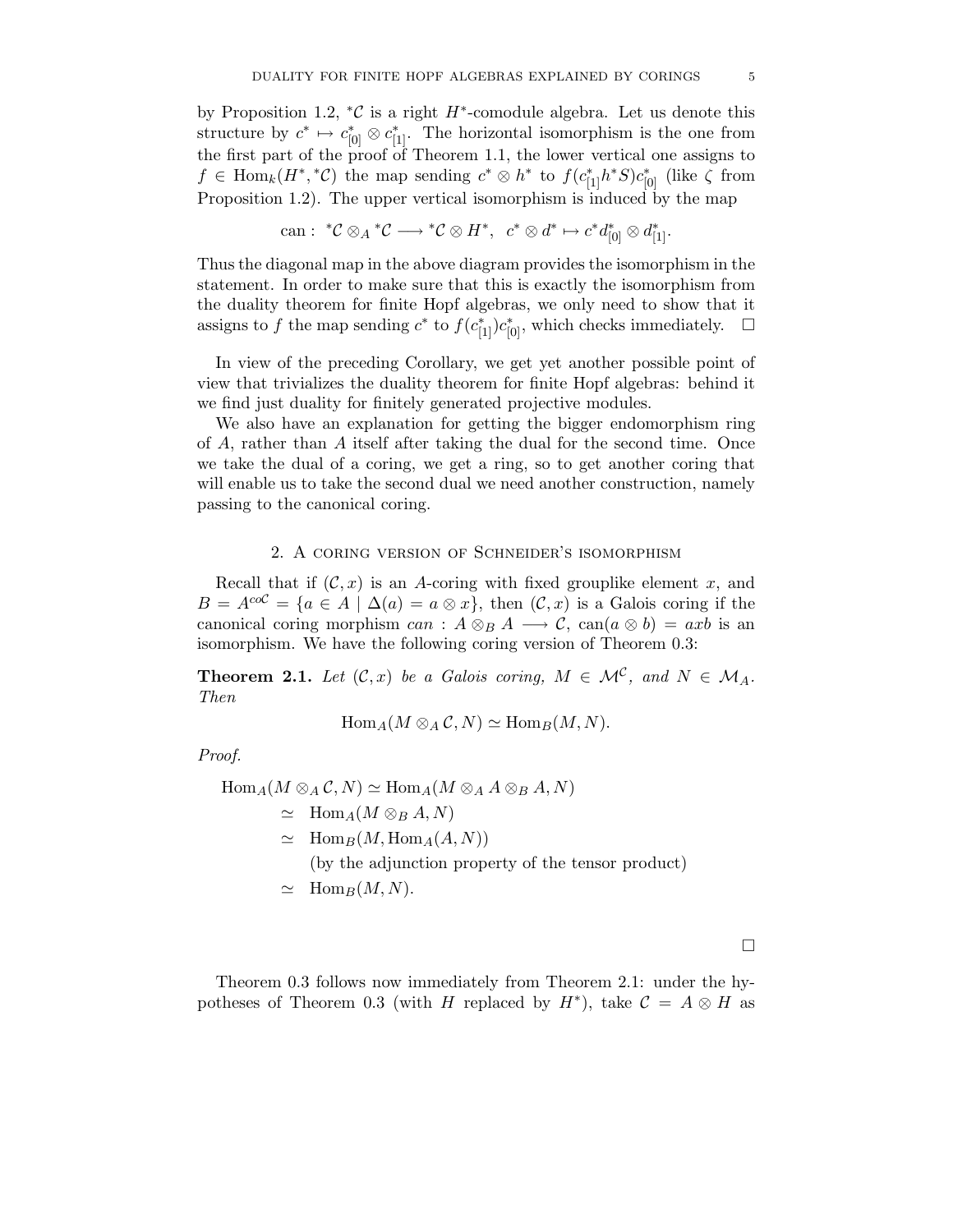in Example 0.5,  $x = 1 \otimes 1$ , and  $M = N \in \mathcal{M}^{\mathcal{C}}$ . Then we have that  $H \otimes M \simeq M \otimes H$  as right A-modules, and therefore:

$$
End_B(M) \simeq Hom_A(M \otimes_A (A \otimes H), M)
$$
  
\n
$$
\simeq Hom_A(M \otimes H, M)
$$
  
\n
$$
\simeq Hom_A(H \otimes M, M)
$$
  
\n
$$
\simeq Hom_k(H, Hom_A(M, M))
$$
  
\n(by the adjunction property of the tensor product)  
\n
$$
\simeq End_A(M) \otimes H^*.
$$

We leave it to the reader to check that the isomorphism is the one from Theorem 0.3 (just note that the last isomorphism from above sends  $g$  to  $\sum_{i=1}^n g(h_i) \# h_i^* S^{-1}$ .

In view of the above, we also obtain the surprising fact that what is behind the duality theorem for finite Hopf algebra and its refinements is just the hom-tensor adjunction property.

### **REFERENCES**

- [1] E. Abe, Hopf Algebras, Cambridge Univ. Press, 1977.
- [2] R.J. Blattner, S. Montgomery, A duality theorem for Hopf module algebras. J. Algebra 95 (1985), no. 1, 153-172.
- [3] T. Brzeziński and R. Wisbauer, Corings and comodules, London Math. Soc. Lect. Note Ser. 309, Cambridge University Press, Cambridge, 2003. entwining structures, J. Algebra 276 (2004), 210–235.
- [4] S. Dăscălescu, C. Năstăsescu, S. Raianu, *Hopf Algebras: an Introduction*, Monographs and Textbooks in Pure and Applied Mathematics 235, Marcel Dekker, Inc., New York, 2001.
- [5] S. Dăscălescu, Ş. Raianu, F. Van Oystaeyen, Some Remarks on a Theorem of H.-J. Schneider, Comm. Algebra 24(14), (1996), 4477–4493.
- [6] C. Menini, S. Raianu, Morphisms of relative Hopf modules, smash products and duality, J. Algebra 219 (1999), 547–570.
- [7] S. Montgomery, Hopf algebras and their actions on rings, CBMS Regional Conference Series in Mathematics 82, Amer. Math. Soc., Providence, RI, 1993.
- [8] H.-J. Schneider, Hopf Galois extensions, crossed products and Clifford Theory, in Advances in Hopf Algebras, edited by J. Bergen and S. Montgomery, Marcel Dekker Lecture Notes in Pure and Appl. Math., 158 (1994), 267–298.
- [9] M.E. Sweedler, Hopf Algebras, Benjamin, New York, 1969.
- [10] M.E. Sweedler, The predual theorem to the Jacobson-Bourbaki theorem, Trans. Amer. Math. Soc. 213 (1975), 391–406.
- [11] K.-H. Ulbrich, Smash products and comodules of linear maps, Tsukuba J. Math., 14 (1990), 371–378.